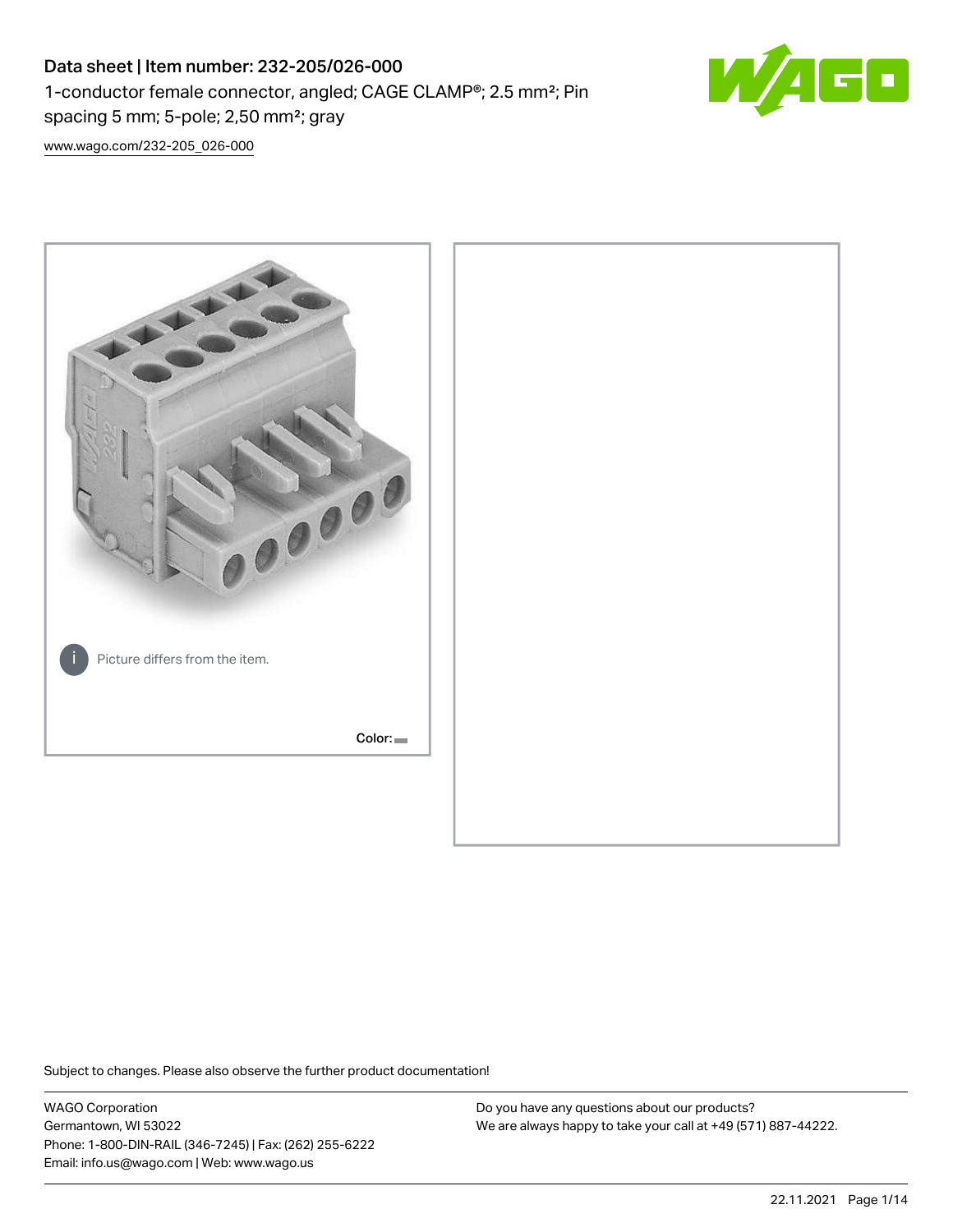

Dimensions in mm

 $L =$  (pole no. x pin spacing) + 1.5 mm + 0.9 mm

2- to 3-pole female connectors – one latch only

#### Item description

- **Universal connection for all conductor types**
- Easy cable pre-assembly and on-unit wiring via vertical and horizontal CAGE CLAMP<sup>®</sup> actuation  $\blacksquare$
- $\blacksquare$ Integrated test ports
- $\blacksquare$ With coding fingers

Subject to changes. Please also observe the further product documentation! Data

WAGO Corporation Germantown, WI 53022 Phone: 1-800-DIN-RAIL (346-7245) | Fax: (262) 255-6222 Email: info.us@wago.com | Web: www.wago.us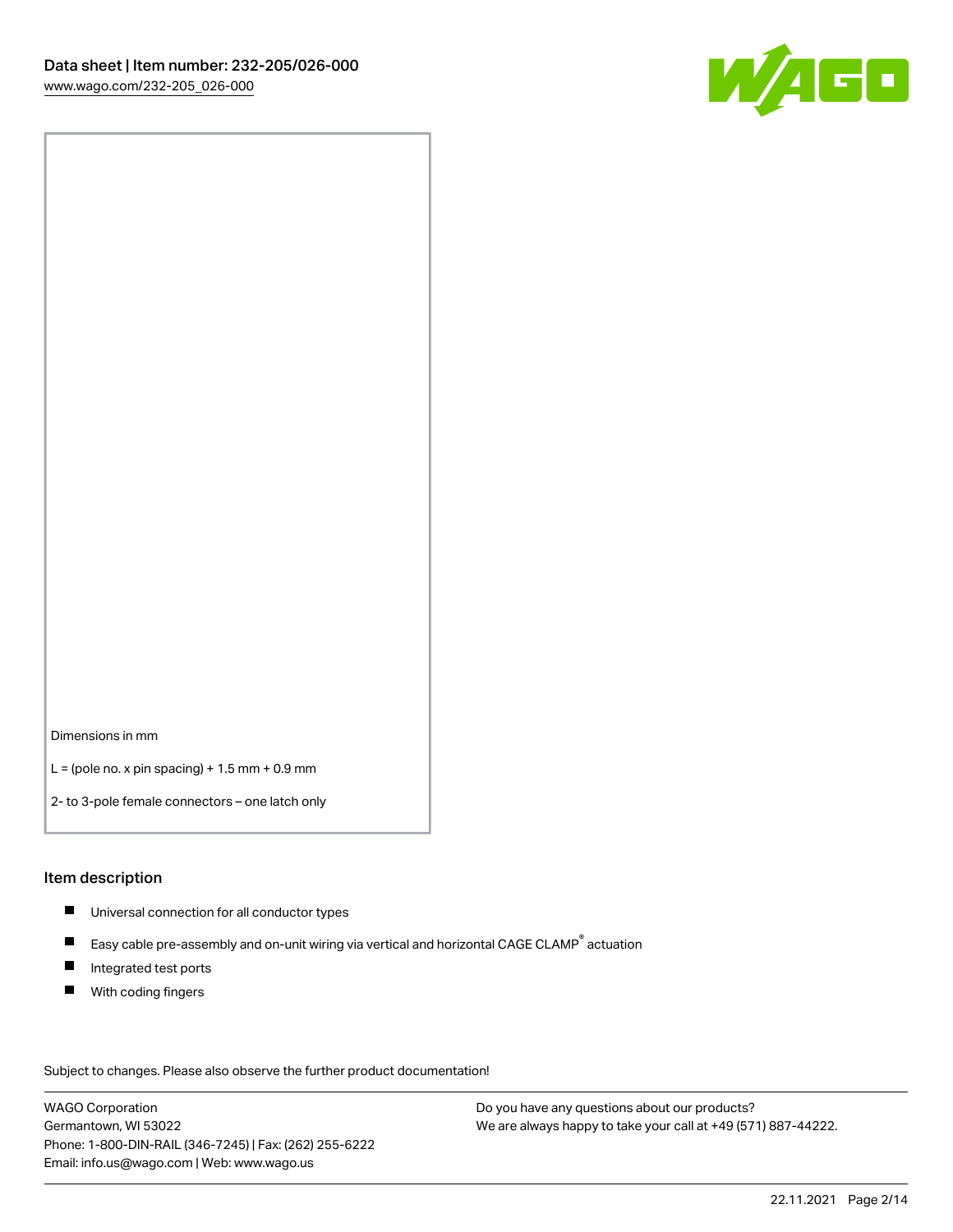

### Data Notes

| Safety information 1 | The MCS-MULTI CONNECTION SYSTEM includes connectors<br>without breaking capacity in accordance with DIN EN 61984. When<br>used as intended, these connectors must not be connected<br>/disconnected when live or under load. The circuit design should<br>ensure header pins, which can be touched, are not live when<br>unmated. |
|----------------------|-----------------------------------------------------------------------------------------------------------------------------------------------------------------------------------------------------------------------------------------------------------------------------------------------------------------------------------|
| Variants:            | Gold-plated or partially gold-plated contact surfaces<br>Other versions (or variants) can be requested from WAGO Sales or<br>configured at https://configurator.wago.com/                                                                                                                                                         |

### Electrical data

## IEC Approvals

| Ratings per                 | IEC/EN 60664-1                                                        |
|-----------------------------|-----------------------------------------------------------------------|
| Rated voltage (III / 3)     | 320 V                                                                 |
| Rated surge voltage (III/3) | 4 <sub>k</sub> V                                                      |
| Rated voltage (III/2)       | 320 V                                                                 |
| Rated surge voltage (III/2) | 4 <sub>k</sub> V                                                      |
| Nominal voltage (II/2)      | 630 V                                                                 |
| Rated surge voltage (II/2)  | 4 <sub>k</sub> V                                                      |
| Rated current               | 14A                                                                   |
| Legend (ratings)            | $(III / 2)$ $\triangle$ Overvoltage category III / Pollution degree 2 |

### UL Approvals

| Approvals per                  | UL 1059 |
|--------------------------------|---------|
| Rated voltage UL (Use Group B) | 300 V   |
| Rated current UL (Use Group B) | 15 A    |
| Rated voltage UL (Use Group D) | 300 V   |
| Rated current UL (Use Group D) | 10 A    |

## Ratings per UL

| Rated voltage UL 1977 | 300 V |
|-----------------------|-------|
| Rated current UL 1977 |       |

### CSA Approvals

Approvals per CSA

Subject to changes. Please also observe the further product documentation!

| <b>WAGO Corporation</b>                                | Do you have any questions about our products?                 |
|--------------------------------------------------------|---------------------------------------------------------------|
| Germantown, WI 53022                                   | We are always happy to take your call at +49 (571) 887-44222. |
| Phone: 1-800-DIN-RAIL (346-7245)   Fax: (262) 255-6222 |                                                               |
| Email: info.us@wago.com   Web: www.wago.us             |                                                               |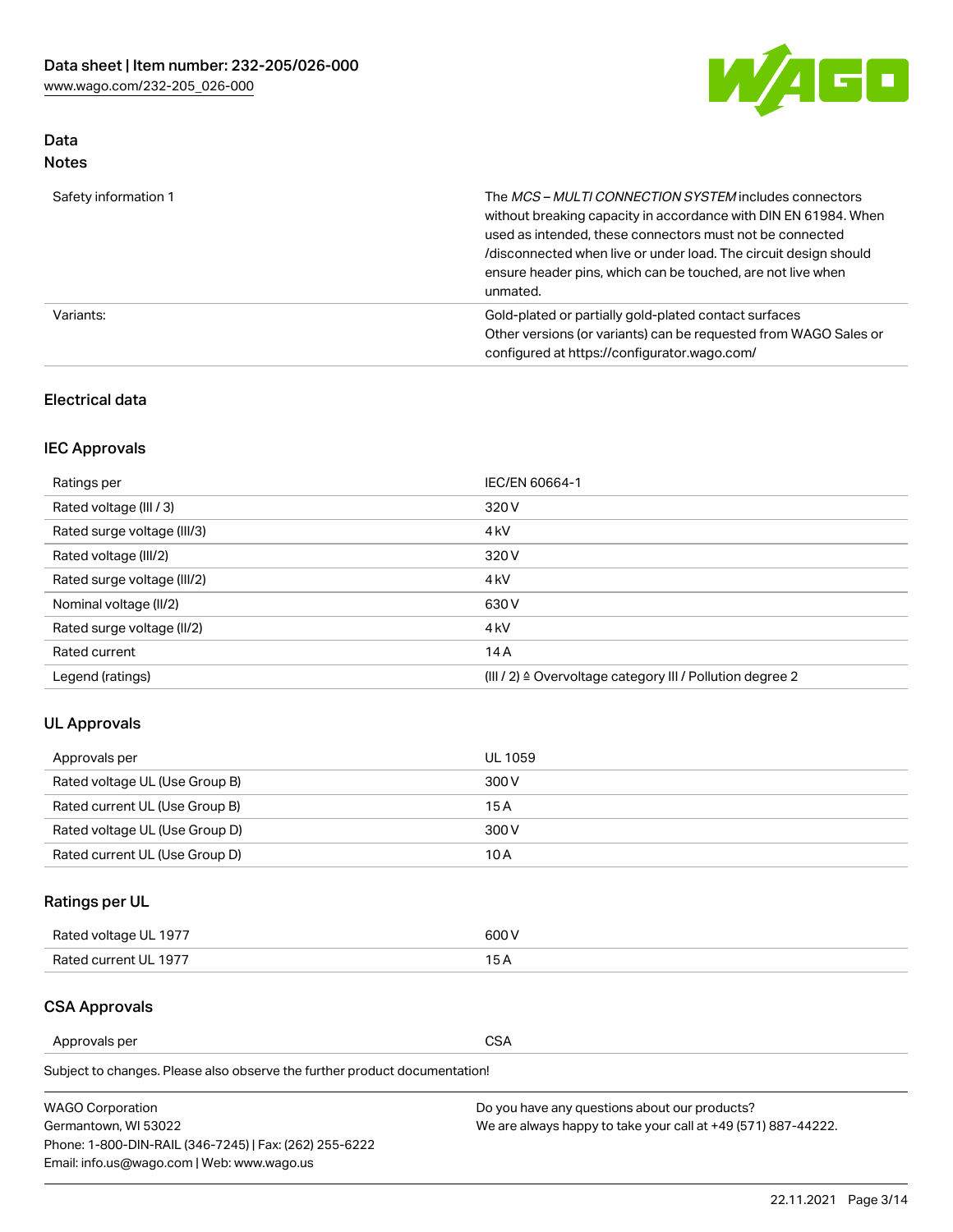[www.wago.com/232-205\\_026-000](http://www.wago.com/232-205_026-000)



| Rated voltage CSA (Use Group B) | 300 V |
|---------------------------------|-------|
| Rated current CSA (Use Group B) | 15 A  |
| Rated voltage CSA (Use Group D) | 300 V |
| Rated current CSA (Use Group D) | 10 A  |

#### Connection data

| Total number of connection points |  |
|-----------------------------------|--|
| Total number of potentials        |  |
| Number of connection types        |  |
| Number of levels                  |  |

### Connection 1

| Connection technology                             | CAGE CLAMP®                            |
|---------------------------------------------------|----------------------------------------|
| Actuation type                                    | Operating tool                         |
| Solid conductor                                   | $0.082.5$ mm <sup>2</sup> / 28  12 AWG |
| Fine-stranded conductor                           | $0.082.5$ mm <sup>2</sup> / 28  12 AWG |
| Fine-stranded conductor; with insulated ferrule   | $0.251.5$ mm <sup>2</sup>              |
| Fine-stranded conductor; with uninsulated ferrule | $0.252.5$ mm <sup>2</sup>              |
| Strip length                                      | $89$ mm / 0.31  0.35 inch              |
| Number of poles                                   | 5                                      |
| Conductor entry direction to mating direction     | 90°                                    |

### Physical data

| Pin spacing | 5 mm / 0.197 inch     |
|-------------|-----------------------|
| Width       | 27.4 mm / 1.079 inch  |
| Height      | 19.9 mm / 0.783 inch  |
| Depth       | 22.75 mm / 0.896 inch |

#### Mechanical data

| Design<br>angled |  |
|------------------|--|
|------------------|--|

### Plug-in connection

| Contact type (pluggable connector) | Female connector/socket |
|------------------------------------|-------------------------|
| Connector (connection type)        | for conductor           |
| Mismating protection               | No                      |
| Locking of plug-in connection      | Without                 |

Subject to changes. Please also observe the further product documentation!

| <b>WAGO Corporation</b>                                | Do you have any questions about our products?                 |
|--------------------------------------------------------|---------------------------------------------------------------|
| Germantown, WI 53022                                   | We are always happy to take your call at +49 (571) 887-44222. |
| Phone: 1-800-DIN-RAIL (346-7245)   Fax: (262) 255-6222 |                                                               |
| Email: info.us@wago.com   Web: www.wago.us             |                                                               |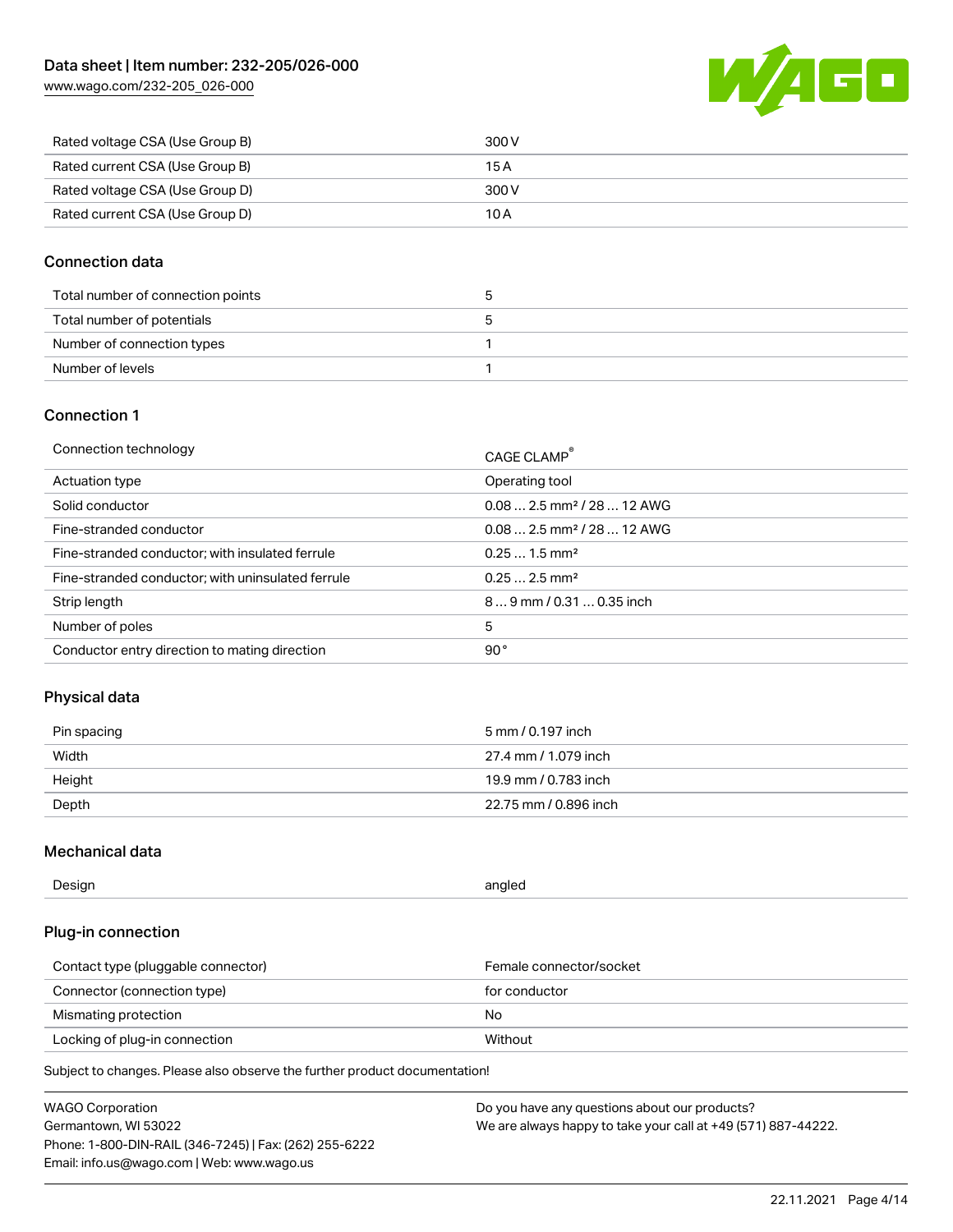

## Material data

| Color                       | gray                              |
|-----------------------------|-----------------------------------|
| Material group              |                                   |
| Insulation material         | Polyamide (PA66)                  |
| Flammability class per UL94 | V <sub>0</sub>                    |
| Clamping spring material    | Chrome nickel spring steel (CrNi) |
| Contact material            | Copper alloy                      |
| Contact plating             | tin-plated                        |
| Fire load                   | 0.157 MJ                          |
| Weight                      | 9.5 <sub>g</sub>                  |

#### Environmental requirements

| Limit temperature range<br>. | $. +85 °C$<br>-60 … |
|------------------------------|---------------------|
|------------------------------|---------------------|

#### Commercial data

| Product Group         | 3 (Multi Conn. System) |
|-----------------------|------------------------|
| PU (SPU)              | 100 Stück              |
| Packaging type        | box                    |
| Country of origin     | PL                     |
| <b>GTIN</b>           | 4044918393195          |
| Customs tariff number | 8536694040             |

## Approvals / Certificates

#### Country specific Approvals

| Logo | Approval                                            | <b>Additional Approval Text</b> | Certificate<br>name |
|------|-----------------------------------------------------|---------------------------------|---------------------|
|      | <b>CB</b><br><b>DEKRA Certification B.V.</b>        | IEC 61984                       | NL-39756            |
|      | <b>CSA</b><br>DEKRA Certification B.V.              | C <sub>22.2</sub>               | 1466354             |
| EMA  | <b>KEMA/KEUR</b><br><b>DEKRA Certification B.V.</b> | EN 61984                        | 2190761.01          |

#### Ship Approvals

Subject to changes. Please also observe the further product documentation!

| <b>WAGO Corporation</b>                                | Do you have any questions about our products?                 |
|--------------------------------------------------------|---------------------------------------------------------------|
| Germantown, WI 53022                                   | We are always happy to take your call at +49 (571) 887-44222. |
| Phone: 1-800-DIN-RAIL (346-7245)   Fax: (262) 255-6222 |                                                               |
| Email: info.us@wago.com   Web: www.wago.us             |                                                               |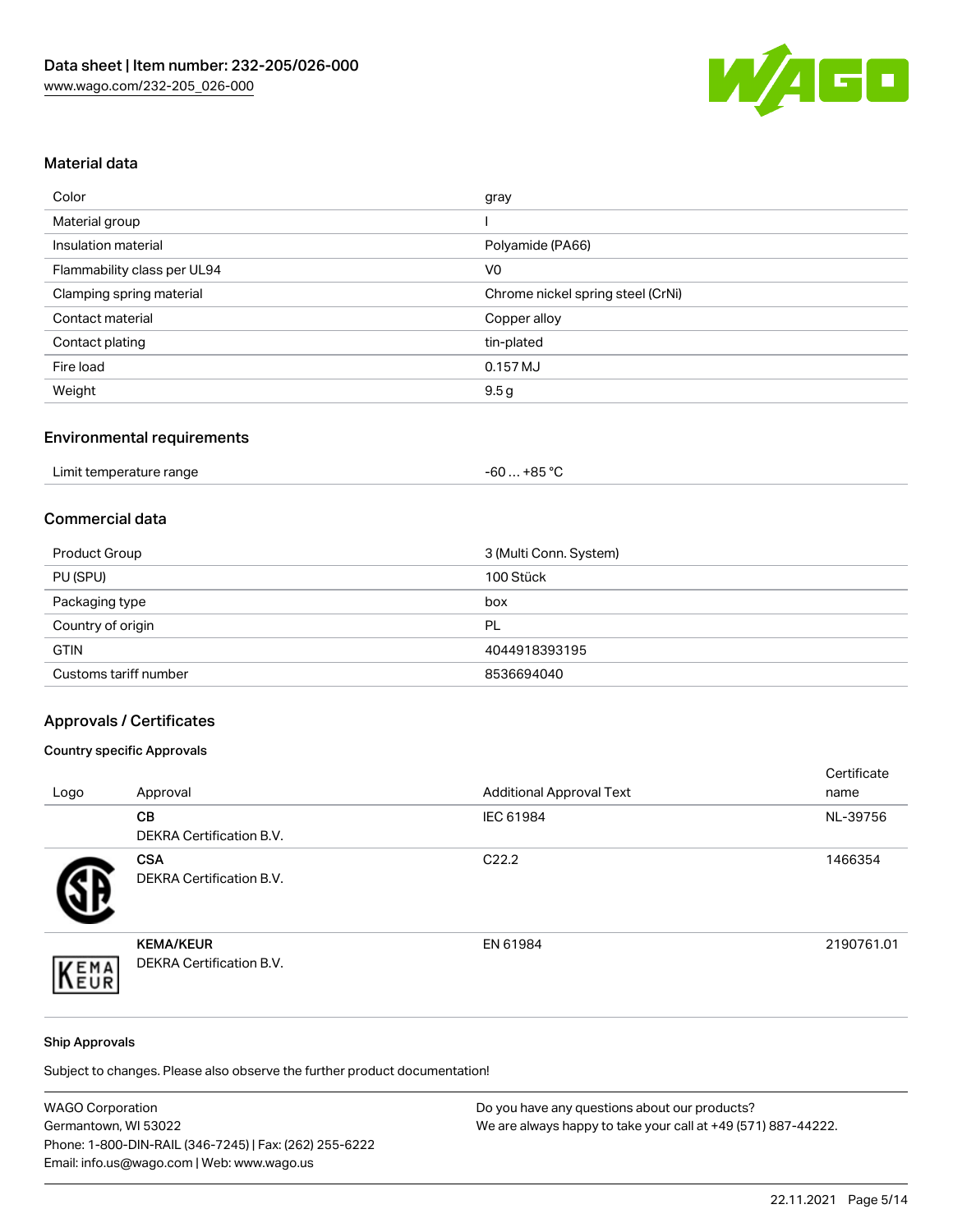

| Logo                                   | Approval                                                                                                       | <b>Additional Approval Text</b> | Certificate<br>name                 |
|----------------------------------------|----------------------------------------------------------------------------------------------------------------|---------------------------------|-------------------------------------|
| ABS                                    | <b>ABS</b><br>American Bureau of Shipping                                                                      |                                 | $19 -$<br>HG15869876-<br><b>PDA</b> |
|                                        | <b>BV</b><br>Bureau Veritas S.A.                                                                               | <b>IEC 60998</b>                | 11915/D0 BV                         |
|                                        | <b>DNV GL</b><br>Det Norske Veritas, Germanischer Lloyd                                                        |                                 | TAE 000016Z                         |
| <b>UL-Approvals</b>                    |                                                                                                                |                                 |                                     |
| Logo                                   | Approval                                                                                                       | <b>Additional Approval Text</b> | Certificate<br>name                 |
|                                        | UL<br>Underwriters Laboratories Inc.                                                                           | UL 1059                         | E45172                              |
|                                        | <b>UR</b><br>Underwriters Laboratories Inc.                                                                    | <b>UL 1977</b>                  | E45171                              |
| Counterpart                            |                                                                                                                |                                 |                                     |
|                                        | Item no.231-605<br>Male connector; 5-pole; Pin spacing 5 mm; gray                                              |                                 | www.wago.com/231-605                |
|                                        | Item no.231-135/001-000<br>Male header; 5-pole; THT; 1.0 x 1.0 mm solder pin; straight; pin spacing 5 mm; gray |                                 | www.wago.com/231-135/001-000        |
|                                        | Item no.231-435/001-000<br>Male header; 5-pole; THT; 1.0 x 1.0 mm solder pin; angled; pin spacing 5 mm; gray   |                                 | www.wago.com/231-435/001-000        |
| <b>Optional accessories</b><br>Jumpers |                                                                                                                |                                 |                                     |
| Jumper                                 |                                                                                                                |                                 |                                     |
|                                        | Subject to changes. Please also observe the further product documentation!                                     |                                 |                                     |
|                                        |                                                                                                                |                                 |                                     |

WAGO Corporation Germantown, WI 53022 Phone: 1-800-DIN-RAIL (346-7245) | Fax: (262) 255-6222 Email: info.us@wago.com | Web: www.wago.us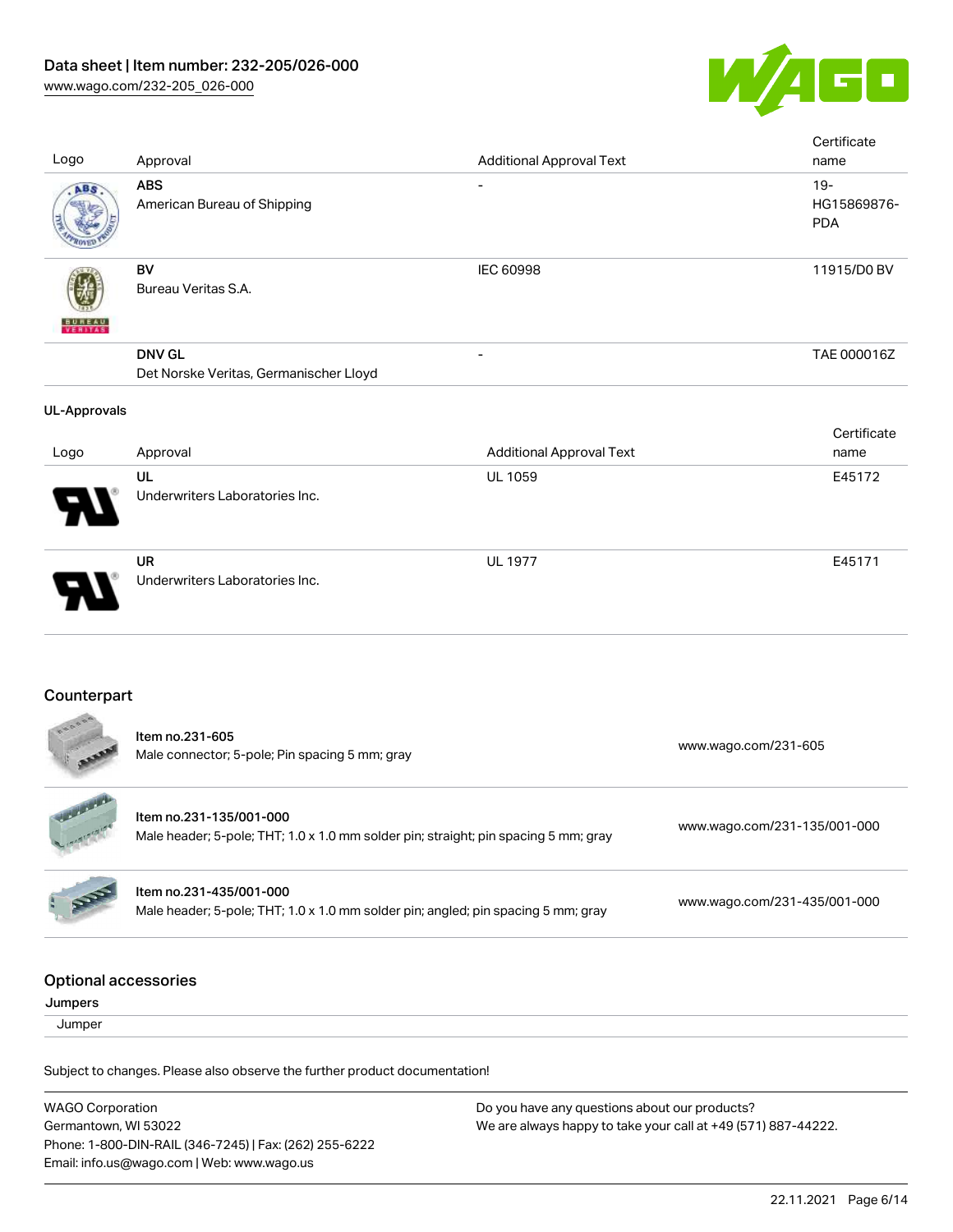### Data sheet | Item number: 232-205/026-000

[www.wago.com/232-205\\_026-000](http://www.wago.com/232-205_026-000)



|                       | Item no.: 231-905                                                                                       | www.wago.com/231-905             |
|-----------------------|---------------------------------------------------------------------------------------------------------|----------------------------------|
|                       | Jumper; for conductor entry; 5-way; insulated; gray                                                     |                                  |
|                       | Item no.: 231-903                                                                                       | www.wago.com/231-903             |
|                       | Jumper; for conductor entry; 3-way; insulated; gray                                                     |                                  |
|                       | Item no.: 231-907                                                                                       | www.wago.com/231-907             |
|                       | Jumper; for conductor entry; 7-way; insulated; gray                                                     |                                  |
|                       | Item no.: 231-910                                                                                       | www.wago.com/231-910             |
|                       | Jumper; for conductor entry; 10-way; insulated; gray                                                    |                                  |
|                       | Item no.: 231-902                                                                                       |                                  |
|                       | Jumper; for conductor entry; 2-way; insulated; gray                                                     | www.wago.com/231-902             |
| Marking accessories   |                                                                                                         |                                  |
| Marking strip         |                                                                                                         |                                  |
|                       | Item no.: 210-331/500-103                                                                               | www.wago.com/210-331             |
|                       | Marking strips; as a DIN A4 sheet; MARKED; 1-12 (300x); Height of marker strip: 2.3 mm/0.091 in; Strip  | /500-103                         |
|                       | length 182 mm; Horizontal marking; Self-adhesive; white                                                 |                                  |
|                       | Item no.: 210-331/500-104                                                                               | www.wago.com/210-331             |
|                       | Marking strips; as a DIN A4 sheet; MARKED; 13-24 (300x); Height of marker strip: 2.3 mm/0.091 in; Strip | /500-104                         |
|                       | length 182 mm; Horizontal marking; Self-adhesive; white                                                 |                                  |
|                       | Item no.: 210-332/500-202                                                                               |                                  |
|                       | Marking strips; as a DIN A4 sheet; MARKED; 1-16 (160x); Height of marker strip: 3 mm; Strip length 182  | www.wago.com/210-332<br>/500-202 |
|                       | mm; Horizontal marking; Self-adhesive; white                                                            |                                  |
|                       | Item no.: 210-332/500-206                                                                               |                                  |
|                       | Marking strips; as a DIN A4 sheet; MARKED; 33-48 (160x); Height of marker strip: 3 mm; Strip length     | www.wago.com/210-332<br>/500-206 |
|                       | 182 mm; Horizontal marking; Self-adhesive; white                                                        |                                  |
|                       | Item no.: 210-332/500-205                                                                               |                                  |
|                       | Marking strips; as a DIN A4 sheet; MARKED; 1-32 (80x); Height of marker strip: 3 mm; Strip length 182   | www.wago.com/210-332             |
|                       | mm; Horizontal marking; Self-adhesive; white                                                            | /500-205                         |
|                       | Item no.: 210-332/500-204                                                                               |                                  |
|                       | Marking strips; as a DIN A4 sheet; MARKED; 17-32 (160x); Height of marker strip: 3 mm; Strip length     | www.wago.com/210-332             |
|                       | 182 mm; Horizontal marking; Self-adhesive; white                                                        | /500-204                         |
| Strain relief         |                                                                                                         |                                  |
| Strain relief housing |                                                                                                         |                                  |
|                       | Item no.: 232-605                                                                                       |                                  |
|                       | Strain relief housing; gray                                                                             | www.wago.com/232-605             |

Testing accessories

Testing accessories

Subject to changes. Please also observe the further product documentation!

WAGO Corporation Germantown, WI 53022 Phone: 1-800-DIN-RAIL (346-7245) | Fax: (262) 255-6222 Email: info.us@wago.com | Web: www.wago.us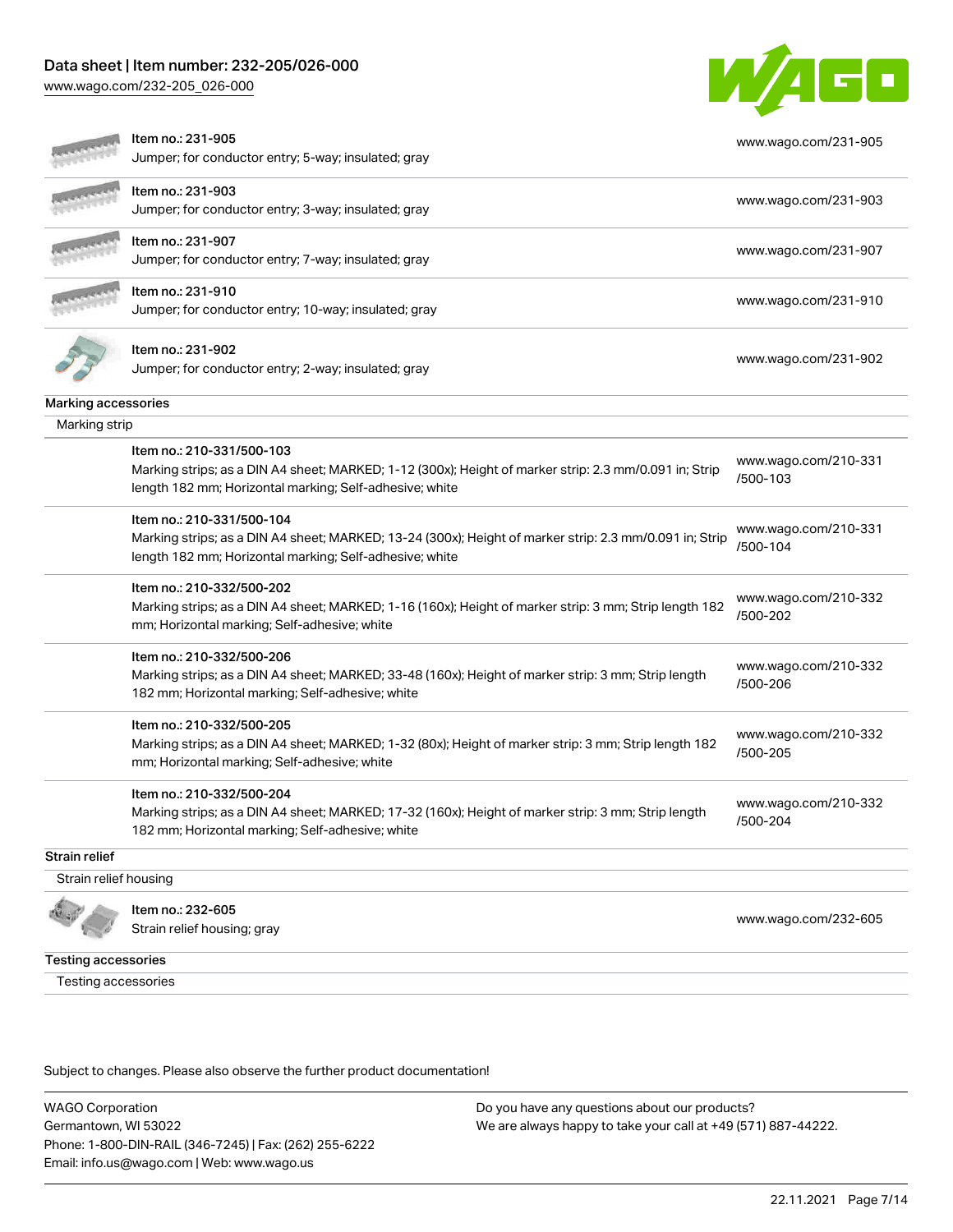# Data sheet | Item number: 232-205/026-000

[www.wago.com/232-205\\_026-000](http://www.wago.com/232-205_026-000)



Item no.: 210-136 Test plug; 2 mm Ø; with 500 mm cable



[www.wago.com/210-136](http://www.wago.com/210-136)

|                   | Item no.: 231-661                                                                                                                                             |                      |
|-------------------|---------------------------------------------------------------------------------------------------------------------------------------------------------------|----------------------|
|                   | Test plugs for female connectors; for 5 mm and 5.08 mm pin spacing; 2,50 mm <sup>2</sup> ; light gray                                                         | www.wago.com/231-661 |
| Insulations stops |                                                                                                                                                               |                      |
| Insulation stop   |                                                                                                                                                               |                      |
|                   | Item no.: 231-672                                                                                                                                             |                      |
|                   | Insulation stop; 0.75 - 1 mm <sup>2</sup> ; dark gray                                                                                                         | www.wago.com/231-672 |
|                   |                                                                                                                                                               |                      |
|                   | Item no.: 231-670                                                                                                                                             |                      |
|                   | Insulation stop; 0.08-0.2 mm <sup>2</sup> / 0.2 mm <sup>2</sup> "s"; white                                                                                    | www.wago.com/231-670 |
|                   |                                                                                                                                                               |                      |
|                   | Item no.: 231-671                                                                                                                                             |                      |
|                   | Insulation stop; 0.25 - 0.5 mm <sup>2</sup> ; light gray                                                                                                      | www.wago.com/231-671 |
|                   |                                                                                                                                                               |                      |
| <b>Ferrules</b>   |                                                                                                                                                               |                      |
| Ferrule           |                                                                                                                                                               |                      |
|                   | Item no.: 216-101                                                                                                                                             | www.wago.com/216-101 |
|                   | Ferrule; Sleeve for 0.5 mm <sup>2</sup> / AWG 22; uninsulated; electro-tin plated; silver-colored                                                             |                      |
|                   | Item no.: 216-104                                                                                                                                             | www.wago.com/216-104 |
|                   | Ferrule; Sleeve for 1.5 mm <sup>2</sup> / AWG 16; uninsulated; electro-tin plated; silver-colored                                                             |                      |
|                   | Item no.: 216-106                                                                                                                                             | www.wago.com/216-106 |
|                   | Ferrule; Sleeve for 2.5 mm <sup>2</sup> / AWG 14; uninsulated; electro-tin plated; silver-colored                                                             |                      |
|                   | Item no.: 216-102                                                                                                                                             | www.wago.com/216-102 |
|                   | Ferrule; Sleeve for 0.75 mm <sup>2</sup> / AWG 20; uninsulated; electro-tin plated; silver-colored                                                            |                      |
|                   | Item no.: 216-103                                                                                                                                             | www.wago.com/216-103 |
|                   | Ferrule; Sleeve for 1 mm <sup>2</sup> / AWG 18; uninsulated; electro-tin plated                                                                               |                      |
|                   | Item no.: 216-123                                                                                                                                             | www.wago.com/216-123 |
|                   | Ferrule; Sleeve for 1 mm <sup>2</sup> / AWG 18; uninsulated; electro-tin plated; silver-colored                                                               |                      |
|                   | Item no.: 216-122                                                                                                                                             |                      |
|                   | Ferrule; Sleeve for 0.75 mm <sup>2</sup> / AWG 20; uninsulated; electro-tin plated; silver-colored                                                            | www.wago.com/216-122 |
|                   | Item no.: 216-124                                                                                                                                             |                      |
|                   | Ferrule; Sleeve for 1.5 mm <sup>2</sup> / AWG 16; uninsulated; electro-tin plated                                                                             | www.wago.com/216-124 |
|                   | Item no.: 216-142                                                                                                                                             |                      |
|                   | Ferrule; Sleeve for 0.75 mm <sup>2</sup> / 18 AWG; uninsulated; electro-tin plated; electrolytic copper; gastight<br>crimped; acc. to DIN 46228, Part 1/08.92 | www.wago.com/216-142 |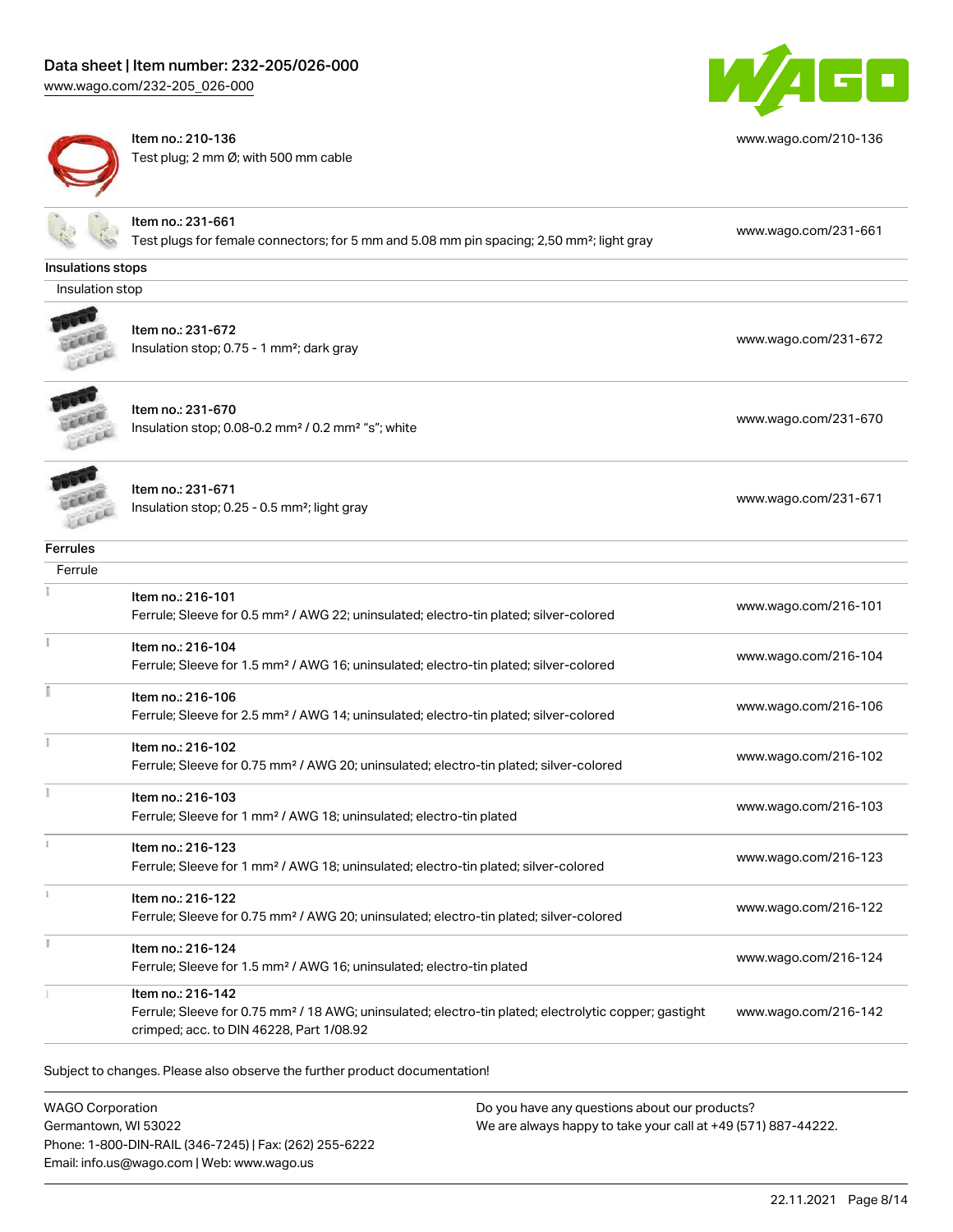### Data sheet | Item number: 232-205/026-000

[www.wago.com/232-205\\_026-000](http://www.wago.com/232-205_026-000)



|    | Item no.: 216-224                                                                                                                                                                                 | www.wago.com/216-224 |
|----|---------------------------------------------------------------------------------------------------------------------------------------------------------------------------------------------------|----------------------|
|    | Item no.: 216-221<br>Ferrule; Sleeve for 0.5 mm <sup>2</sup> / 20 AWG; insulated; electro-tin plated; white                                                                                       | www.wago.com/216-221 |
|    | Item no.: 216-222<br>Ferrule; Sleeve for 0.75 mm <sup>2</sup> / 18 AWG; insulated; electro-tin plated; gray                                                                                       | www.wago.com/216-222 |
|    | Item no.: 216-242<br>Ferrule; Sleeve for 0.75 mm <sup>2</sup> / 18 AWG; insulated; electro-tin plated; electrolytic copper; gastight<br>crimped; acc. to DIN 46228, Part 4/09.90; gray            | www.wago.com/216-242 |
|    | Item no.: 216-241<br>Ferrule; Sleeve for 0.5 mm <sup>2</sup> / 20 AWG; insulated; electro-tin plated; electrolytic copper; gastight<br>crimped; acc. to DIN 46228, Part 4/09.90; white            | www.wago.com/216-241 |
|    | Item no.: 216-223<br>Ferrule; Sleeve for 1 mm <sup>2</sup> / AWG 18; insulated; electro-tin plated; red                                                                                           | www.wago.com/216-223 |
|    | Item no.: 216-201<br>Ferrule; Sleeve for 0.5 mm <sup>2</sup> / 20 AWG; insulated; electro-tin plated; white                                                                                       | www.wago.com/216-201 |
|    | Item no.: 216-144<br>Ferrule; Sleeve for 1.5 mm <sup>2</sup> / AWG 16; uninsulated; electro-tin plated; electrolytic copper; gastight<br>crimped; acc. to DIN 46228, Part 1/08.92; silver-colored | www.wago.com/216-144 |
| Â  | Item no.: 216-204<br>Ferrule; Sleeve for 1.5 mm <sup>2</sup> / AWG 16; insulated; electro-tin plated; black                                                                                       | www.wago.com/216-204 |
|    | Item no.: 216-151<br>Ferrule; Sleeve for 0.25 mm <sup>2</sup> / AWG 24; uninsulated; electro-tin plated                                                                                           | www.wago.com/216-151 |
|    | Item no.: 216-202<br>Ferrule; Sleeve for 0.75 mm <sup>2</sup> / 18 AWG; insulated; electro-tin plated; gray                                                                                       | www.wago.com/216-202 |
| ۵  | Item no.: 216-203<br>Ferrule; Sleeve for 1 mm <sup>2</sup> / AWG 18; insulated; electro-tin plated; red                                                                                           | www.wago.com/216-203 |
|    | Item no.: 216-152<br>Ferrule; Sleeve for 0.34 mm <sup>2</sup> / AWG 24; uninsulated; electro-tin plated                                                                                           | www.wago.com/216-152 |
|    | Item no.: 216-141<br>Ferrule; Sleeve for 0.5 mm <sup>2</sup> / 20 AWG; uninsulated; electro-tin plated; electrolytic copper; gastight<br>crimped; acc. to DIN 46228, Part 1/08.92                 | www.wago.com/216-141 |
|    | Item no.: 216-131<br>Ferrule; Sleeve for 0.25 mm <sup>2</sup> / AWG 24; uninsulated; electro-tin plated; silver-colored                                                                           | www.wago.com/216-131 |
|    | Item no.: 216-143<br>Ferrule; Sleeve for 1 mm <sup>2</sup> / AWG 18; uninsulated; electro-tin plated; electrolytic copper; gastight<br>crimped; acc. to DIN 46228, Part 1/08.92                   | www.wago.com/216-143 |
| ī. | Item no.: 216-121<br>Ferrule; Sleeve for 0.5 mm <sup>2</sup> / AWG 22; uninsulated; electro-tin plated; silver-colored                                                                            | www.wago.com/216-121 |
|    | Item no.: 216-132<br>Ferrule; Sleeve for 0.34 mm <sup>2</sup> / AWG 24; uninsulated; electro-tin plated                                                                                           | www.wago.com/216-132 |

WAGO Corporation Germantown, WI 53022 Phone: 1-800-DIN-RAIL (346-7245) | Fax: (262) 255-6222 Email: info.us@wago.com | Web: www.wago.us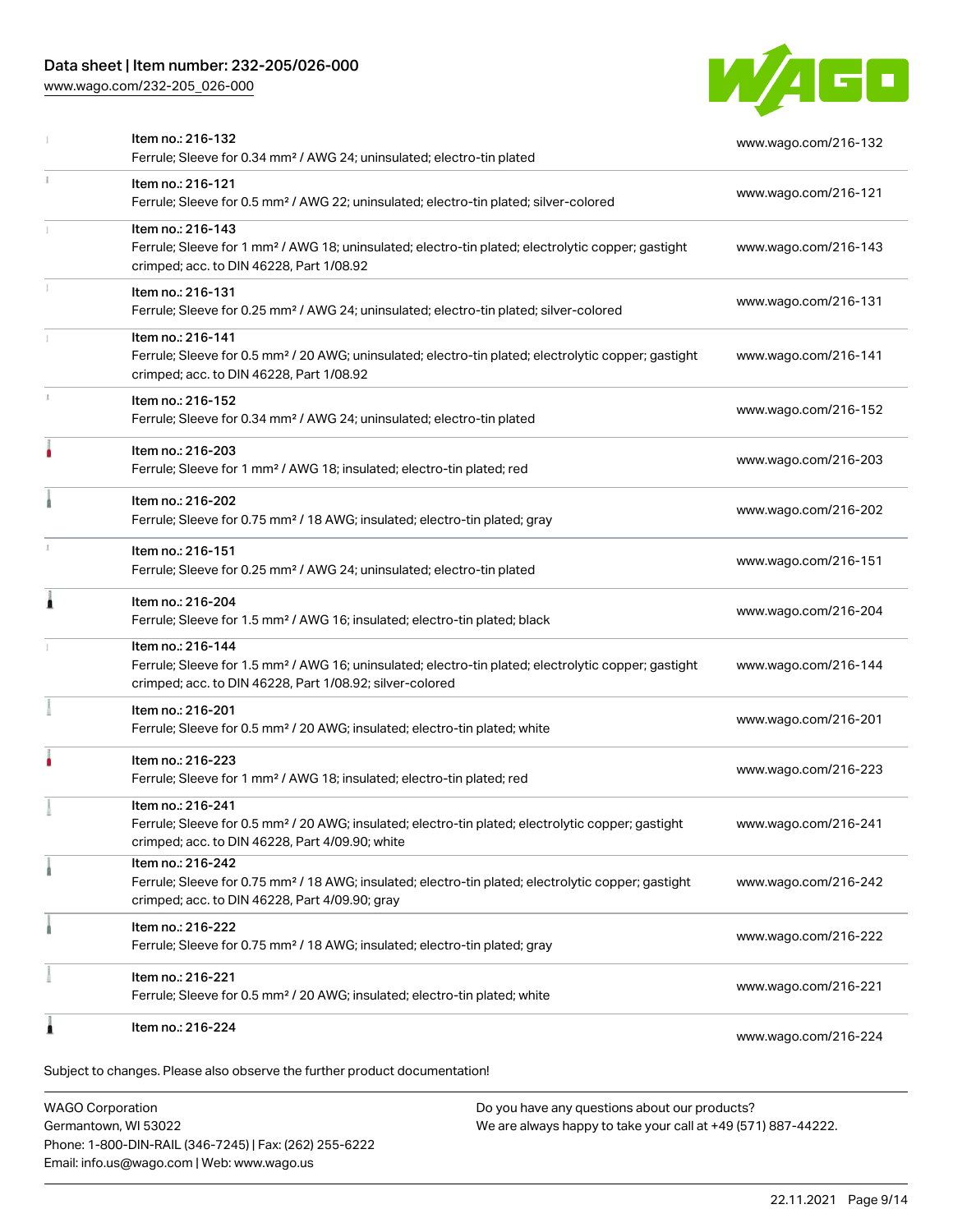[www.wago.com/232-205\\_026-000](http://www.wago.com/232-205_026-000)



Subject to changes. Please also observe the further product documentation! WAGO Corporation Ferrule; Sleeve for 1.5 mm² / AWG 16; insulated; electro-tin plated; black Item no.: 216-243 Ferrule; Sleeve for 1 mm² / AWG 18; insulated; electro-tin plated; electrolytic copper; gastight crimped; [www.wago.com/216-243](http://www.wago.com/216-243) acc. to DIN 46228, Part 4/09.90; red Item no.: 216-244 Ferrule; Sleeve for 1.5 mm² / AWG 16; insulated; electro-tin plated; electrolytic copper; gastight crimped; acc. to DIN 46228, Part 4/09.90; black [www.wago.com/216-244](http://www.wago.com/216-244) Item no.: 216-263 Ferrule; Sleeve for 1 mm² / AWG 18; insulated; electro-tin plated; electrolytic copper; gastight crimped; [www.wago.com/216-263](http://www.wago.com/216-263) acc. to DIN 46228, Part 4/09.90; red Item no.: 216-264 Ferrule; Sleeve for 1.5 mm² / AWG 16; insulated; electro-tin plated; electrolytic copper; gastight crimped; acc. to DIN 46228, Part 4/09.90; black [www.wago.com/216-264](http://www.wago.com/216-264) Item no.: 216-284 Ferrule; Sleeve for 1.5 mm² / AWG 16; insulated; electro-tin plated; electrolytic copper; gastight crimped; acc. to DIN 46228, Part 4/09.90; black [www.wago.com/216-284](http://www.wago.com/216-284) Item no.: 216-262 Ferrule; Sleeve for 0.75 mm² / 18 AWG; insulated; electro-tin plated; electrolytic copper; gastight crimped; acc. to DIN 46228, Part 4/09.90; gray [www.wago.com/216-262](http://www.wago.com/216-262) Item no.: 216-301 Ferrule; Sleeve for 0.25 mm² / AWG 24; insulated; electro-tin plated; yellow [www.wago.com/216-301](http://www.wago.com/216-301) Item no.: 216-321 Ferrule; Sleeve for 0.25 mm² / AWG 24; insulated; electro-tin plated; yellow [www.wago.com/216-321](http://www.wago.com/216-321) Item no.: 216-322 Ferrule; Sleeve for 0.34 mm² / 22 AWG; insulated; electro-tin plated; green [www.wago.com/216-322](http://www.wago.com/216-322) Item no.: 216-302 Ferrule; Sleeve for 0.34 mm² / 22 AWG; insulated; electro-tin plated; light turquoise [www.wago.com/216-302](http://www.wago.com/216-302) **Cover**  Cover Item no.: 231-668 Lockout caps; for covering unused clamping units; gray [www.wago.com/231-668](http://www.wago.com/231-668) Tools Operating tool Item no.: 209-130 Operating tool; suitable for 264, 280 and 281 Series; 1-way; of insulating material; white [www.wago.com/209-130](http://www.wago.com/209-130) Item no.: 231-159 Not the set that the set of the set of the set of the set of the set of the set of the set of the set of the set of the set of the set of the set of the set of the set of the set of the set of the set of the set of the set Item no.: 231-231 ntern item item in the second 231-231 combination operating tool; red [www.wago.com/231-231](http://www.wago.com/231-231) combination operating tool; red Item no.: 231-131 ntem io... 2014.<br>Operating tool; made of insulating material; 1-way; loose; white [www.wago.com/231-131](http://www.wago.com/231-131)

Germantown, WI 53022 Phone: 1-800-DIN-RAIL (346-7245) | Fax: (262) 255-6222 Email: info.us@wago.com | Web: www.wago.us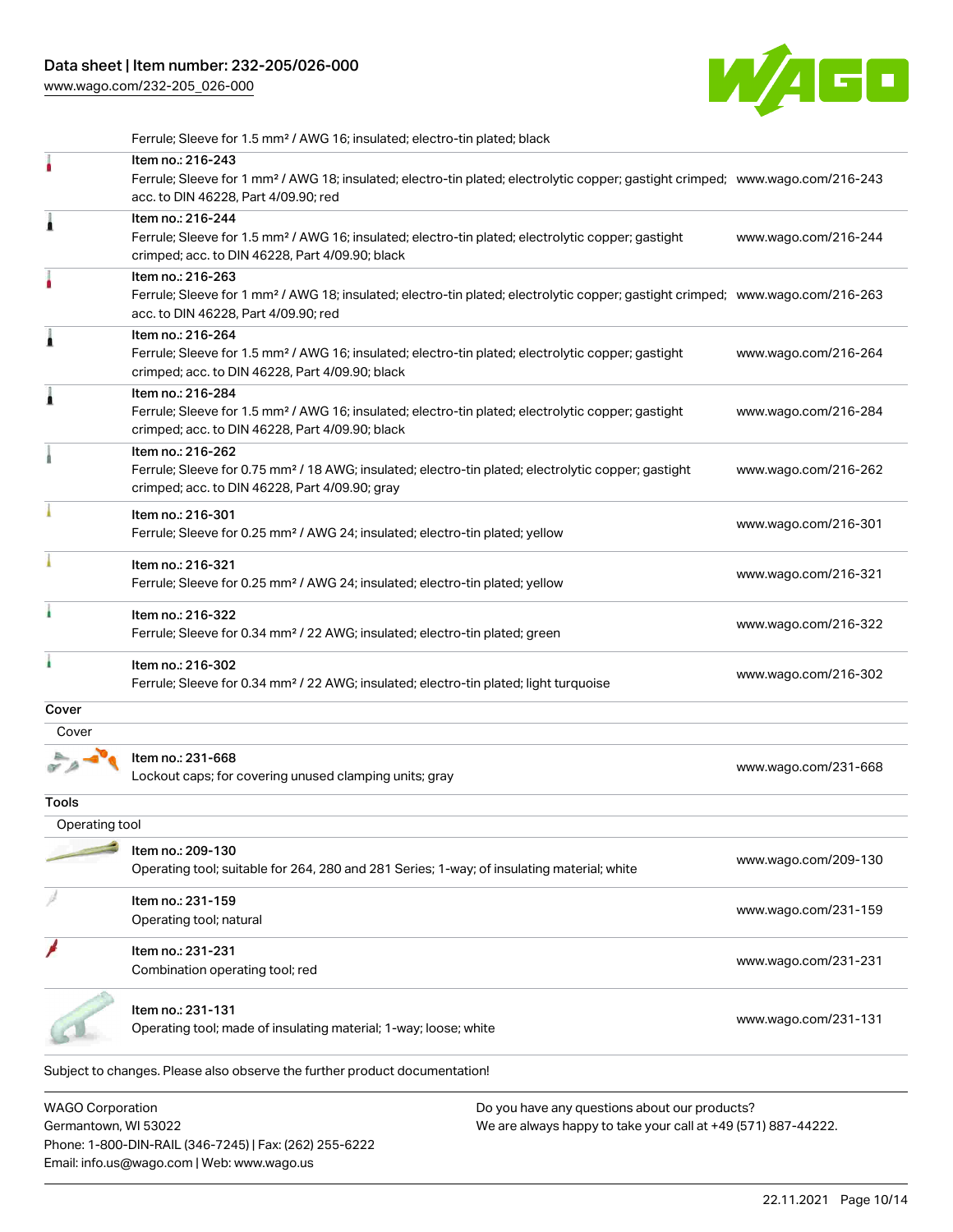WAGO

| Item no.: 231-291<br>Operating tool; made of insulating material; 1-way; loose; red | www.wago.com/231-291 |
|-------------------------------------------------------------------------------------|----------------------|
| Item no.: 280-432<br>Operating tool; made of insulating material; 2-way; white      | www.wago.com/280-432 |
| Item no.: 280-434<br>Operating tool; made of insulating material; 4-way             | www.wago.com/280-434 |
| Item no.: 280-437<br>Operating tool; made of insulating material; 7-way             | www.wago.com/280-437 |
| Item no.: 280-440<br>Operating tool; made of insulating material; 10-way            | www.wago.com/280-440 |
| Item no.: 280-435<br>Operating tool; made of insulating material; 5-way; gray       | www.wago.com/280-435 |
| Item no.: 280-436<br>Operating tool; made of insulating material; 6-way             | www.wago.com/280-436 |
| Item no.: 280-438<br>Operating tool; made of insulating material; 8-way             | www.wago.com/280-438 |
| Item no.: 280-433<br>Operating tool; made of insulating material; 3-way             | www.wago.com/280-433 |
|                                                                                     |                      |

## Downloads

#### Documentation

| <b>Additional Information</b> |            |        |          |
|-------------------------------|------------|--------|----------|
| Technical explanations        | 2019 Apr 3 | pdf    | Download |
|                               |            | 2.0 MB |          |

#### CAD files

#### CAD data

| 2D/3D Models 232-205/026-000      | URL        | Download |
|-----------------------------------|------------|----------|
| <b>CAE data</b>                   |            |          |
| EPLAN Data Portal 232-205/026-000 | <b>URL</b> | Download |
| EPLAN Data Portal 232-205/026-000 | URL        | Download |

Subject to changes. Please also observe the further product documentation!

| <b>WAGO Corporation</b>                                | Do vo |
|--------------------------------------------------------|-------|
| Germantown, WI 53022                                   | We ar |
| Phone: 1-800-DIN-RAIL (346-7245)   Fax: (262) 255-6222 |       |
| Email: info.us@wago.com   Web: www.wago.us             |       |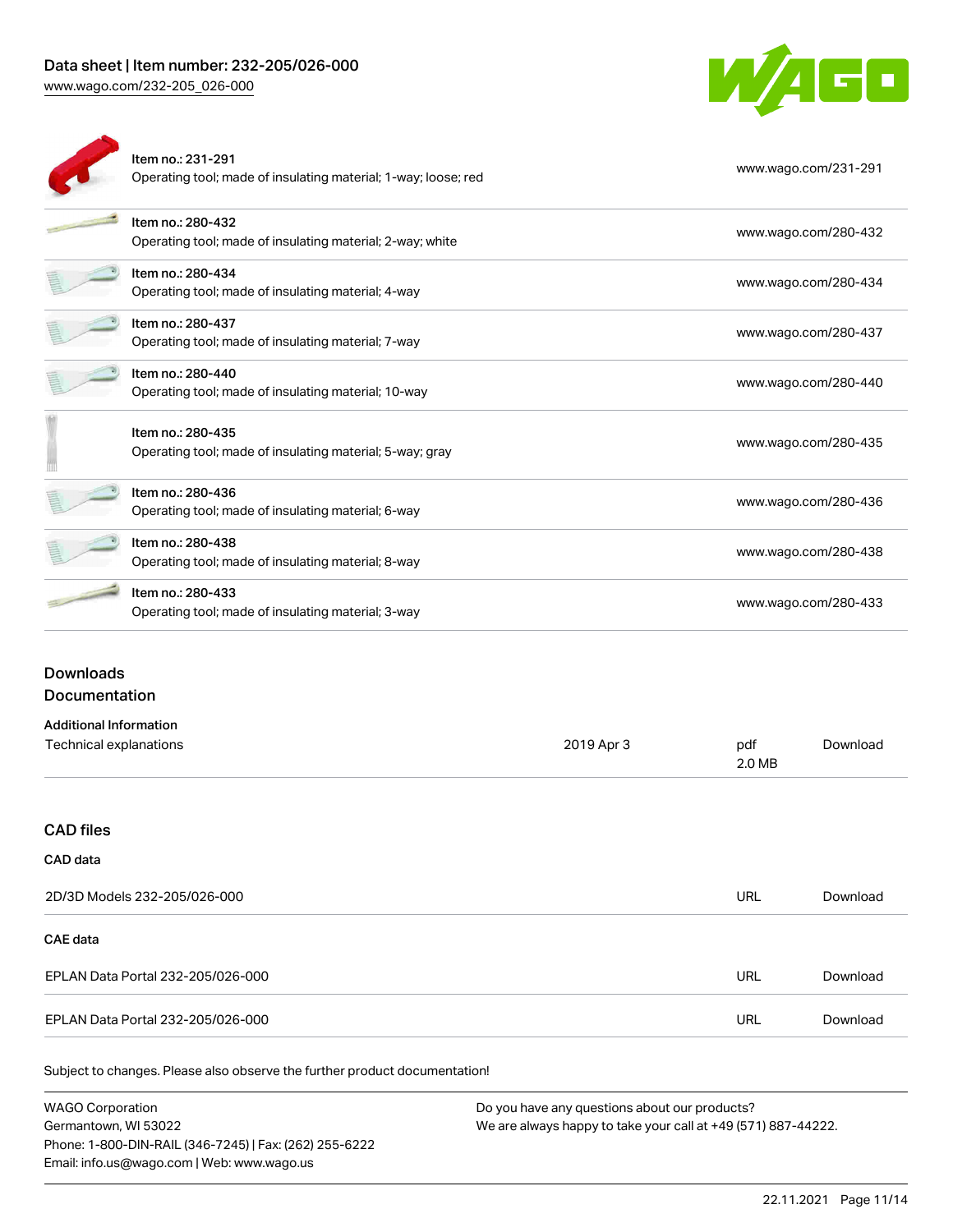L.



| ZUKEN Portal 232-205/026-000            | <b>URL</b> | Download |
|-----------------------------------------|------------|----------|
|                                         |            |          |
| <b>Environmental Product Compliance</b> |            |          |
| Compliance Search                       |            |          |

| Environmental Product Compliance 232-205/026-000                                                           | URL | Download |
|------------------------------------------------------------------------------------------------------------|-----|----------|
| 1-conductor female connector, angled; CAGE CLAMP <sup>®</sup> ; 2.5 mm <sup>2</sup> ; Pin spacing 5 mm; 5- |     |          |
| pole; 2,50 mm <sup>2</sup> ; gray                                                                          |     |          |

### Installation Notes



Inserting a conductor via 3.5 mm screwdriver – CAGE CLAMP® actuation parallel to conductor entry.



Inserting a conductor via 3.5 mm screwdriver – CAGE CLAMP® actuation perpendicular to conductor entry.



Inserting a conductor into CAGE CLAMP® unit via operating lever (231-291).



Inserting a conductor via operating tool.

Subject to changes. Please also observe the further product documentation!

WAGO Corporation Germantown, WI 53022 Phone: 1-800-DIN-RAIL (346-7245) | Fax: (262) 255-6222 Email: info.us@wago.com | Web: www.wago.us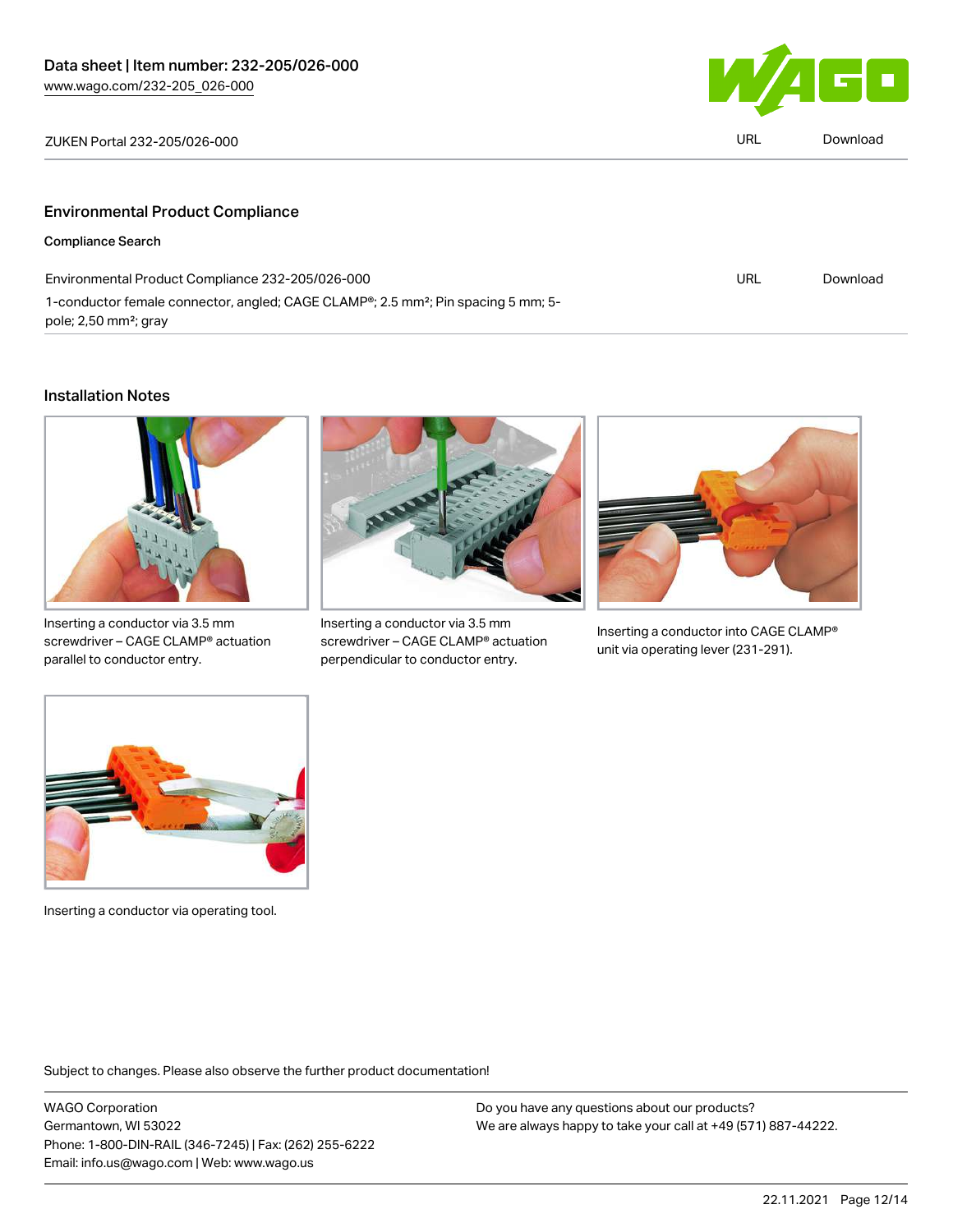



Coding a female connector by removing coding finger(s).



Testing – female connector with CAGE CLAMP®

Integrated test ports for testing perpendicular to conductor entry via 2 or 2.3 mm Ø test plug

#### Installation



Male connector with strain relief plate



Strain relief housing shown with a male connector equipped with CAGE CLAMP®

Subject to changes. Please also observe the further product documentation!

WAGO Corporation Germantown, WI 53022 Phone: 1-800-DIN-RAIL (346-7245) | Fax: (262) 255-6222 Email: info.us@wago.com | Web: www.wago.us